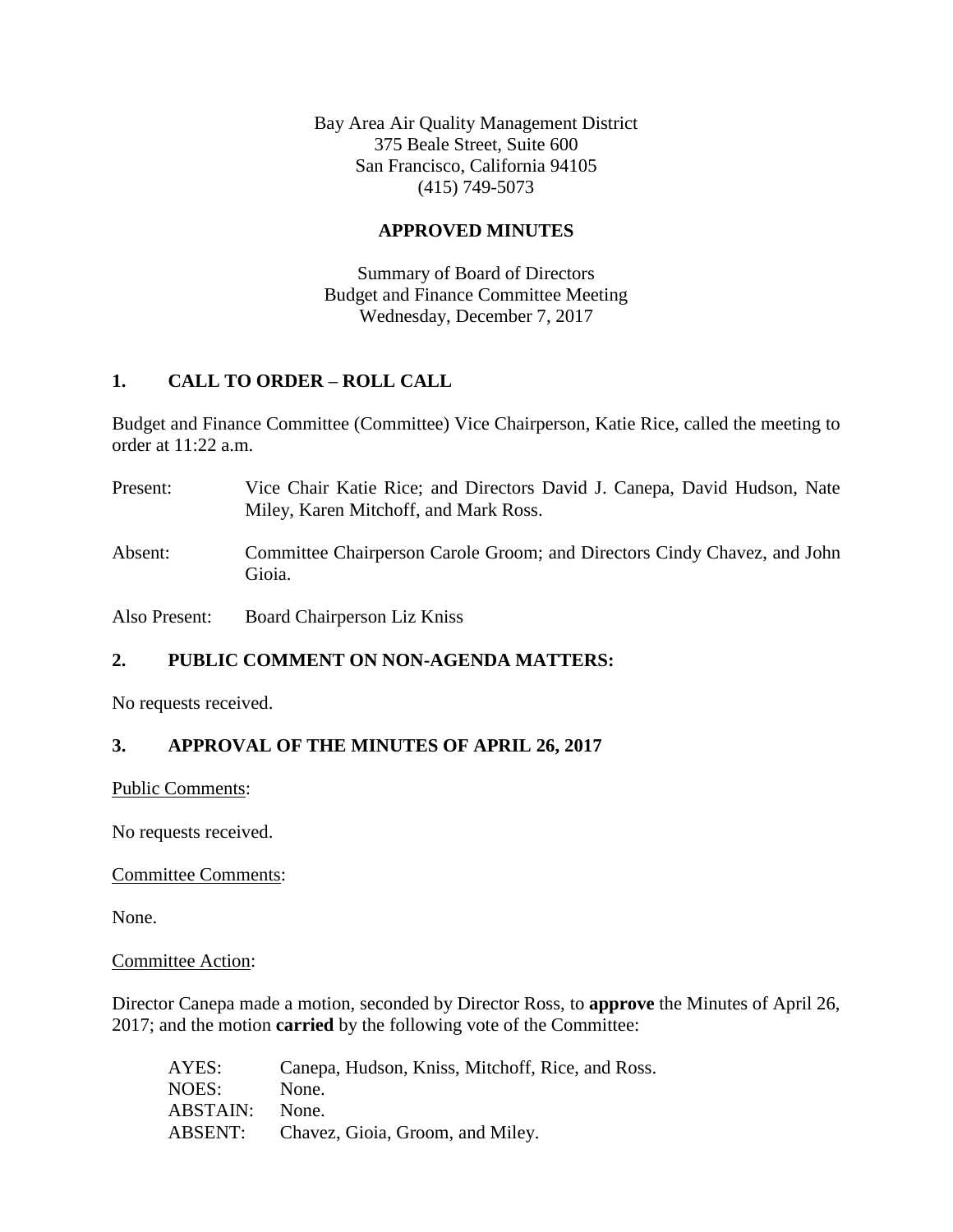#### **4. FOURTH QUARTER FINANCIAL REPORT – FISCAL YEAR ENDING (FYE) 2017**

Stephanie Osaze, Finance Manager, gave the staff presentation *Fourth Quarter Financial Report FYE* 2017, including: overview; Fourth Quarter results FYE 2017 – General Fund – revenues and expenses; revenue and expenditure comparisons of prior versus current year; cash and investments with County Treasury; fund balance and unfunded liabilities; purchasing reporting requirements; and FYE 2017 vendor payments.

#### Public Comments:

No requests received.

Committee Comments:

The Committee and staff discussed the District's Reserve Policy; the amount of District reserves that are currently available; past District practices of drawing upon reserves; and the status and projections of the District's unfunded liabilities.

#### Committee Action:

None; receive and file.

## **5. FIRST QUARTER FINANCIAL REPORT – FYE 2018**

Ms. Osaze gave the staff presentation *First Quarter Financial Report FYE 2018,* including: overview; First Quarter results FYE 2018 – General Fund – revenues and expenses; revenue comparison of prior versus current year;  $1<sup>st</sup>$  quarter results FYE 2018 – general fund expenses; expenditure and expenditure comparison of prior versus current year; cash and investments with County Treasury; fund balance and unfunded liabilities; purchasing reporting requirements; and FYE 2018 vendor payments.

Public Comments:

No requests received.

Committee Comments:

None.

Committee Action:

None; receive and file.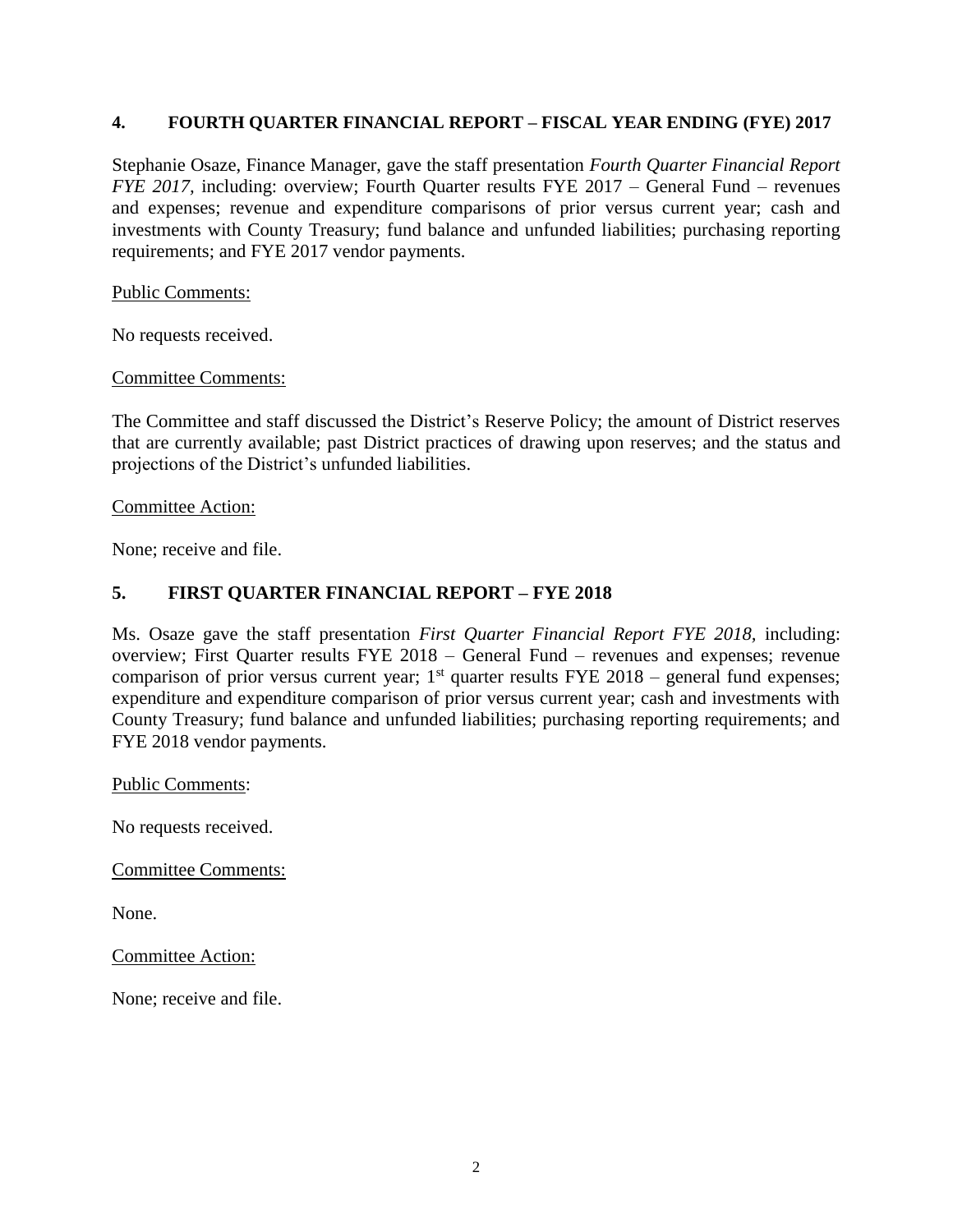# **6. REQUEST TO AMEND THE FYE 2018 BUDGET TO INCREASE STAFFING AND ACCEPT NEW ONE-TIME REVENUE RESULTING FROM ASSEMBLY BILL (AB) 617 (OUT OF ORDER, ITEM 7)**

Jack Broadbent, Executive Officer/Air Pollution Control Officer, introduced Rex Sanders, Chief Administrative Officer, who gave the staff presentation *Increase Staffing and Accept New One-Time Revenue Resulting from AB 617,* including: new and expanded programs; cost recovery; staffing increases; and recommendations.

NOTED PRESENT: Director Miley was noted present at 11:44 a.m.

## Public Comments:

No requests received.

## Committee Comments:

The Committee and staff discussed the District's efforts to oppose AB 617; the District's concern that the timeline requirements of AB 617 are too aggressive; the District's concern that funding necessary to meet the bill's air monitoring and air quality plan requirements would cause the District to shift resources and draw upon funds allocated for critical program areas still required by state and federal regulations; additional funding sources allocated by the State to assist with AB 617 implementation and new District staffing needs, the projected allocation timeline of those funding sources, and how the District plans to maintain funding the new positions once those funds have been exhausted; the District's vacancy rate based on currently budgeted positions (not including the twenty-two positions being considered for approval), how that vacancy rate enables the District's current-year budget to remain as is, without the need for modification, and how the District plans to incorporate that vacancy rate into the new positions being requested; how the requested hiring level will be sustained under the District's Cost Recovery Policy of 85%; the need to press the State for long-term funding to carry out the requirements of AB 617; the potential difficulties of measuring the success the objectives of the District's new Community Protection Office, and the need to include community leaders and stakeholders in the development of this Office; and the suggestion that staff be more considerate of how (frequent) District fee increases can impact facilities.

### Committee Action:

Director Hudson made a motion, seconded by Director Ross, to amend the Fiscal Year Ending 2018 budget to authorize the creation of twenty-two additional full-time positions; and accept approximately \$5 million in funding resulting from AB 617; and the motion **carried** by the following vote of the Committee:

| AYES:    | Canepa, Hudson, Kniss. Miley, Mitchoff, Rice, and Ross. |
|----------|---------------------------------------------------------|
| NOES:    | None.                                                   |
| ABSTAIN: | None.                                                   |
| ABSENT:  | Chavez, Gioia, and Groom.                               |